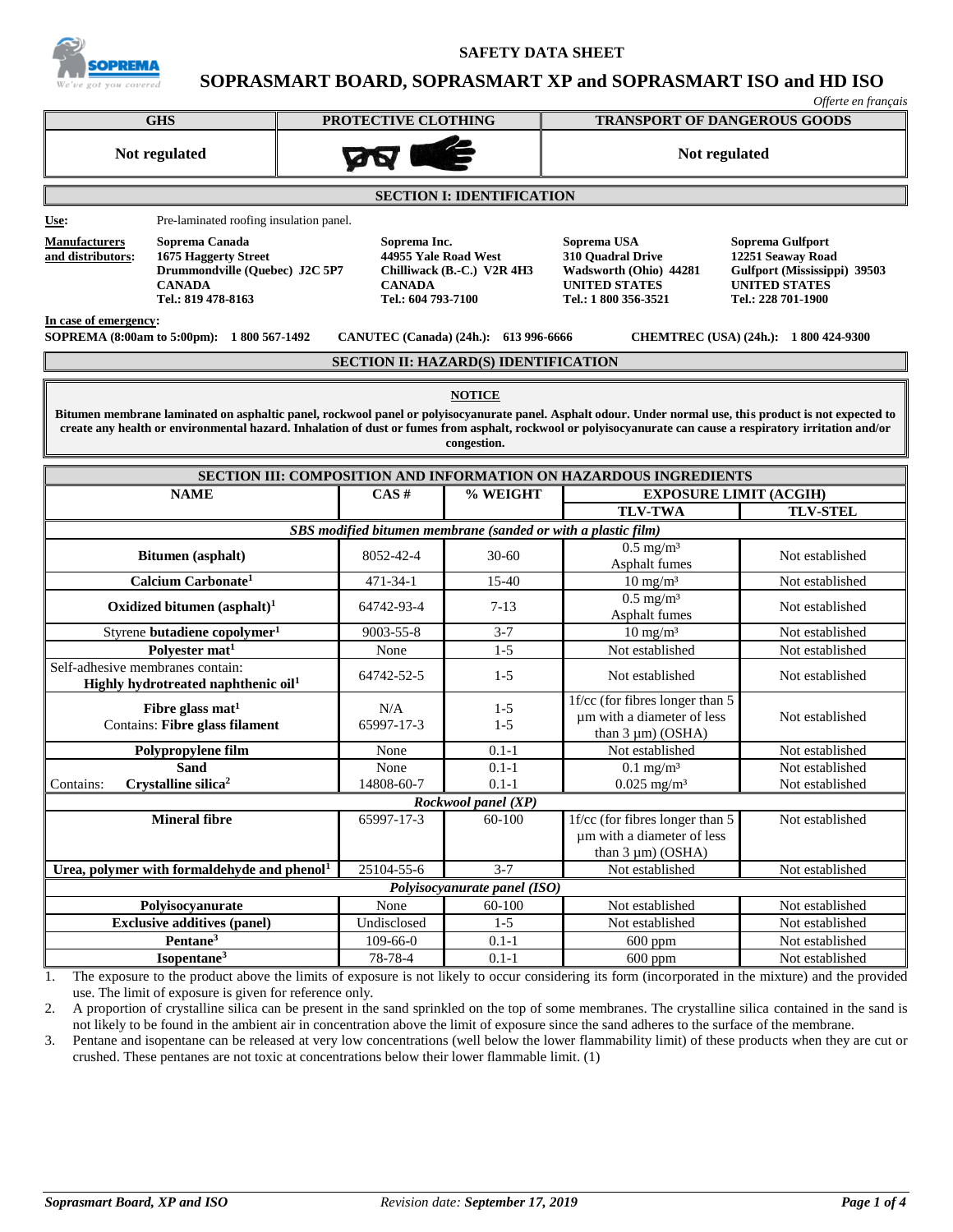# *Effects of short term (acute) exposure*

# **SKIN CONTACT**

The product can cause a mechanical irritation of the skin because of its rough surface and dust. If the membrane is torch-applied, asphalt fumes can cause skin irritation. The asphalt fumes can cause an irritation of the skin. The contact with this product at high temperature can cause thermal burns.

## **EYE CONTACT**

The product is not likely to cause effects to the eyes. Dust can be irritating to eyes. If the membrane is torch-applied, asphalt fumes can be emitted of the product and cause irritations, redness and conjunctivitis to the eyes. The contact with this product at high temperature can cause thermal burns.

# **INHALATION**

The product is not likely to cause effects on the respiratory system. Dust may cause a temporary throat irritation. If the membrane is torch-applied, asphalt fumes can be emitted of the product and cause irritations to the nose, the throat and the respiratory tracts, tiredness, headaches, dizziness, nauseas and insomnia.

### **INGESTION**

Exposure is not likely to occur by this route of entry under normal use of the product.

*Effects of long term (chronic) exposure*

### **SKIN CONTACT**

The repeated or prolonged contact can cause irritation. If the membrane is torch-applied, asphalt fumes can be emitted. The long-term exposure to the asphalt fumes can cause changes of the pigmentation of the skin which can be worsened by the exposure to the sun. (1)

#### **INHALATION**

If the membrane is torch-applied, asphalt fumes can be inhaled. No data on chronic effects of the exposure to asphalt fumes on the lungs.

# **CARCINOGENICITY**

Due to the product form, exposure to hazardous dusts or fumes is not expected to occur. Information on carcinogenicity is given for reference only. This product is not classifiable as a carcinogen.

*Polyisocyanurate:* In 1987, International Agency for Research on Cancer (IARC) classified polyurethane (a similar foam) in Group 3, not classifiable as to its carcinogenicity to humans. (1)

*Asphalt:* Asphalt fumes may contain a variety of polycyclic aromatic hydrocarbons (PAH), some of which are associated with the potential of inducing skin cancer. Increasing amounts of PAH may be released if this product is heated above 200°C. Prolonged or repeated contact of PAH with skin may cause skin cancer where poor personal hygiene may be a contributing factor. Asphalt fumes contain substances such as Benzo(a)pyrene and Dibenzo(a,h)anthracene that are known to cause cancer in humans. In its 2013 monograph (Volume 103), the International Agency for Research on Cancer (IARC) conducted a review of the potential carcinogenicity of bitumen (the European term for asphalt). One of its conclusions was that the "occupational exposures to straight-run bitumens and their emissions during road paving are possibly carcinogenic to humans (group 2B)". (1)

*Oxidized asphalt:* In its 2013 monograph (Volume 103), IARC conducted a review of the potential carcinogenicity of bitumen (the European term for asphalt). One of its conclusions was "occupational exposures to oxidized bitumens and their emissions during roofing" are classified in IARC Group 2A, "probably carcinogenic to humans". However, due to the product form, exposure to such component is unlikely under normal conditions of use. (1)

*Crystalline Silica:* Breathable crystalline silica from sand is not expected to be released, sand is adhered to product. According to IARC, crystalline silica is carcinogenic for human by inhalation. (3)

*Fibreglass:* Fibreglass is not expected to be released. In 2001, IARC classified fibreglass as Group 3 "not classifiable as to its carcinogenicity to humans". The American Conference of Governmental Industrial Hygienists (ACGIH) and the National Toxicology Program (NTP)

classify the product in Group 2B (possibly carcinogenic to humans) based on studies in which animals were injected with large quantities of fibreglass.

# *No information available about the other products.*

# **SENSITIZATION**

Contact with polyisocyanurate panel dust may cause respiratory sensitization.

**TERATOGENICITY, EMBRIOTOXICITY, FETOTOXICITY** No information available.

# **REPRODUCTIVE TOXICITY**

No information available.

# **MUTAGENICITY**

No information available.

#### **TOXICOLOGICALLY SYNERGISTIC MATERIALS** No information available.

**POTENTIAL ACCUMULATION**

No information available.

### **SECTION IV: FIRST AID MEASURES**

#### **SKIN CONTACT**

If there is presence of dust on the skin, wash gently with water and soap. In the event of contact with the product melted, do not try to remove the product of the affected area and rinse the area affected in cold water. Obtain immediate medical attention. At the end of each working day, clean all the parts of the body which came into contact with asphalt fumes. Clean the clothing contaminated by the asphalt fumes.

### **EYE CONTACT**

Flush eyes with water for at least 15 minutes while holding eyelids open. Do not attempt to remove material from affected area without medical assistance. Obtain immediate medical attention.

# **INHALATION**

Remove victim from contaminated place and restore breathing, if required.

#### **INGESTION**

The ingestion of this product is not very likely to occur.

# **SECTION V: FIRE-FIGHTING MEASURES**

| <b>FLAMMABILITY:</b>                                            | Not applicable |  |
|-----------------------------------------------------------------|----------------|--|
| <b>EXPLOSION DATA:</b>                                          | Not applicable |  |
| <b>FLASH POINT:</b>                                             | Not applicable |  |
| <b>AUTO-IGNITION TEMPERATURE:</b>                               | Not applicable |  |
| <b>FLAMMABILITY LIMITS IN AIR:</b> (% in volume) Not applicable |                |  |

### **FIRE AND EXPLOSION HAZARDS**

Asphalt fumes are flammable. Torch, used to weld waterproofing membranes, can produce temperatures beyond 1100°C (2000°F). Avoid all contact with materials sensitive to these temperatures, as lead or plastic materials. Never work in an enclosed area where gas can accumulate. Shield air conditioning units and other protrusions on the roof with perlite panels or similar material when using the torch around them. Never use torch (es):

- When substrate(s) have been recently covered by solvent-based products (wait until it is dry).
- Near any combustible materials.
- Close to containers containing flammable liquids or materials (keep open flame at least 3 m [10'] away).
- Directly on combustible substrate or insulation.

Voids, holes or gaps in substrate or located nearby the welding zone can be protected against flame penetration. Particular precautions must be taken to keep combustible or heat sensitive insulation away from the torch flame. If wood fibre panels must be installed, use fireproof panels. Avoid presence of combustible materials near open flame. At all times and especially when leaving job site, make sure that there is no smouldering or concealed fire. In that case, strictly follow the safety measures. Job planning must allow for employee presence on the roof at least one hour after torch application. At the end of every day, use a heat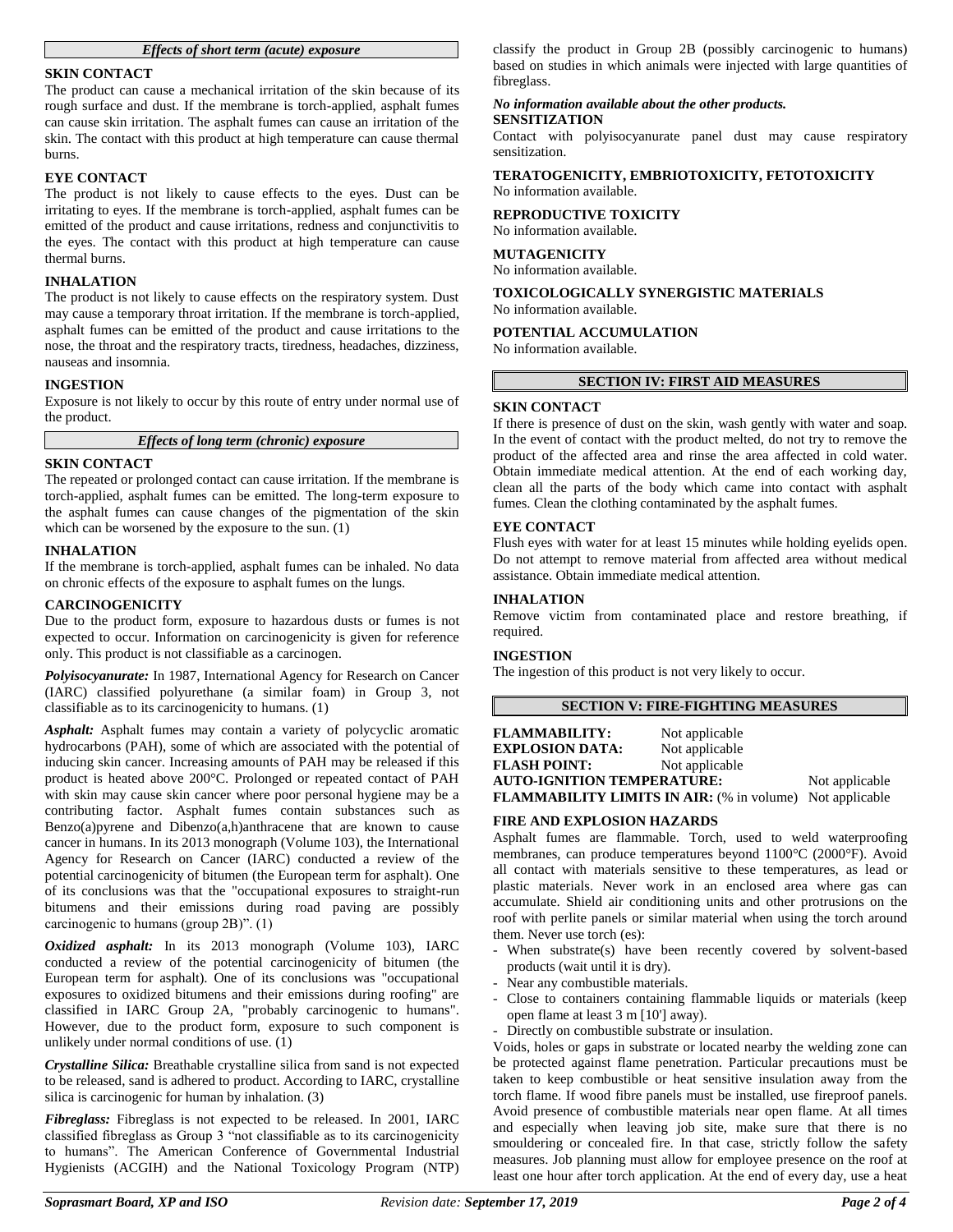detector gun to discover any unusually hot surface. Always have one ABC fire extinguisher on hand, filled and in perfect working order near each torch.

# **COMBUSTION PRODUCTS**

Burning of this material will produce thick black smoke. Irritating and/or toxic gases including Carbon monoxide, Carbon dioxide, Hydrogen Sulphide and Sulphur Dioxide, traces of metallic fumes may be generated by thermal decomposition or combustion.

# **FIRE FIGHTING INSTRUCTIONS**

Evacuate the area. Wear self-contained breathing apparatus and appropriate protective clothing in accordance with standards. Approach fire from upwind and fight fire from maximum distance or use unmanned hose holders or monitor nozzles. Always stay away from the containers at the time of the fire considering the high risk of explosion. Move the rolls of membrane from fire area if it can be done without risk. Cool the rolls of membrane with flooding quantities of water until well after fire is out.

# **EXTINGUISHING MEDIA**

Foam, CO2, sand, chemical powder.

# **SECTION VI: ACCIDENTAL RELEASE MEASURES**

### **RELEASE OR SPILL**

If hot material is spilled, allow enough time to cool completely and remove to a container for disposal. Wear appropriate breathing apparatus (if applicable) and protective clothing. Notify appropriate environmental agencies. Wash spill area with soap and water. Dispose of this material according to local environmental regulations.

# **SECTION VII: HANDLING AND STORAGE**

# **HANDLING**

Soprema's products must be applied by qualified applicators who have received an adequate training, for the prevention and the protection (in particular for the use of the extinguishers) against accidents caused by use of combustible or flammable materials, of liquefied propane gas, open flame, and their material of installation. The present recommendations must be imperatively related to the knowledge of the employees before the application of the products to the building site. Check the construction and the composition of the systems of roof and the walls before welding. Ensure of the cleanliness of the places (debris).

**Precautions of the use of the torch:** Use only proper torching equipment in perfect working order, C.S.A. certified. Never modify torching equipment. Use only proper hoses suited for propane gas of less than 15 m (50'). Verify and tighten all the connections before the use of the equipment. Do not light the torch if a propane odour is present. Never seek a leak with a flame. Use a torch whose gas output is adjustable with stopping device. Follow the specifications, notices and documentations of the manufacturers.

### **STORAGE**

Flashings must be stored in such a way to prevent any creasing, twisting, scratches and other damages of the roof. The materials must be protected adequately and stored permanently away from flames or welding sparks, protected from bad weather and any harmful substances. Store selfadhesive membranes away from the sun.

# **SECTION VIII: EXPOSURE CONTROLS / PERSONAL PROTECTION**

### **HANDS:** Wear resistant gloves.

**RESPIRATORY:** If the TLV for dust is exceeded, if use is performed in a poorly ventilated confined area, use an approved respirator in accordance with standards.

**EYES:** Wear safety goggles in accordance with standards.

**BODY:** Wear adequate protective clothes. Do not wear synthetic fabric. Remove clothing contaminated with solvents.

**OTHERS:** Eye bath and safety shower.

# **SECTION IX: PHYSICAL AND CHEMICAL PROPERTIES**

*Soprasmart Board, XP and ISO Revision date: September 17, 2019 Page 3 of 4*

| <b>ODOUR AND APPEARANCE:</b>                      | Panel with asphalt odour |  |  |  |
|---------------------------------------------------|--------------------------|--|--|--|
| <b>ODOUR THRESHOLD:</b>                           | Not available            |  |  |  |
| <b>VAPOUR PRESSURE (20°C):</b>                    | Not applicable           |  |  |  |
| <b>VAPOUR DENSITY</b> (air $= 1$ ):               | Not applicable           |  |  |  |
| <b>EVAPORATION RATE (Butyl acetate = 1):</b>      | Not applicable           |  |  |  |
| <b>BOILING POINT (760 mm Hg):</b>                 | Not applicable           |  |  |  |
| <b>FREEZING POINT:</b>                            | Not applicable           |  |  |  |
| SPECIFIC GRAVITY $(H_2O = 1)$ :                   | Variable                 |  |  |  |
| <b>SOLUBILITY IN WATER (20°C):</b>                | None                     |  |  |  |
| <b>VOLATIL ORGANIC COMPOUND CONTENT (V.O.C.):</b> |                          |  |  |  |

Not measurable (0 g/L)

**VISCOSITY:** Not applicable

# **SECTION X: STABILITY AND REACTIVITY**

# **STABILITY:** This material is stable.

**CONDITIONS OF REACTIVITY:** Avoid excessive heat.

**INCOMPATIBILITY:** Acid and strong basis and organic solvents and greasy substances. For the polyisocyanurate panel, acetone, methyl ethyl ketone, tetrahydrofolic acid, chlorine, chloroform, hydrogen peroxide, ethylene dichloride, dimethyl sulfoxide and dimethylformamide.

**HAZARDOUS DECOMPOSITION PRODUCTS:** None identified. **HAZARDOUS POLYMERISATION:** None.

# **SECTION XI: TOXICOLOGICAL INFORMATION**

### **TOXICOLOGICAL DATA**

*No information available on the other products.*

*Effects of Short-Term (Acute) Exposure*

No information available.

*Effects of Long-Term (Chronic) Exposure*

# **INHALATION**

*Polyisocyanurate:* There is no known animal studies on the chronic effects of breathing dust from polyisocyanurate foam. However, a subchronic inhalation study showed no adverse respiratory effects in rats after breathing 9 mg/m³ dust from a similar foam (polyurethane foam) during a 3-months period. (1)

# **CARCINOGENICITY**

*Asphalt:* Data from experimental studies in animals and cultured mammalian cells indicate that laboratory-generated roofing asphalt fume condensates are genotoxic and cause skin tumours. (2)

*Crystalline Silica:* Several studies have shown an increased incidence of lung tumours in rats exposed to quartz by inhalation for up to 2 years. IARC has determined that there is sufficient evidence that quartz is carcinogenic to experimental animals. (3)

*Highly Hydrotreated Naphthenic Oil:* No study on the human and the animals made it possible to classify naphthenic oils highly hydrotreated as carcinogen (IARC, 1984). (1)

*No information available about the other products.*

### **REPRODUCTIVE EFFECTS**

No information available.

**TERATOGENICITY, EMBRYOTOXICITY, FETOTOXICITY** No information available.

### **MUTAGENICITY**

*Crystalline Silica:* None according to the available information.

*No information available about the other products.*

### **SYNERGISTIC MATERIALS**

Tobacco smoke increases the effects of silica dust on respiratory system. Simultaneous exposure to known carcinogens as benzo (a), pyrene, can increase the carcinogenicity of crystalline silica.

**SECTION XII: ECOLOGICAL INFORMATION**

**ENVIRONMENTAL EFFECTS** No data.